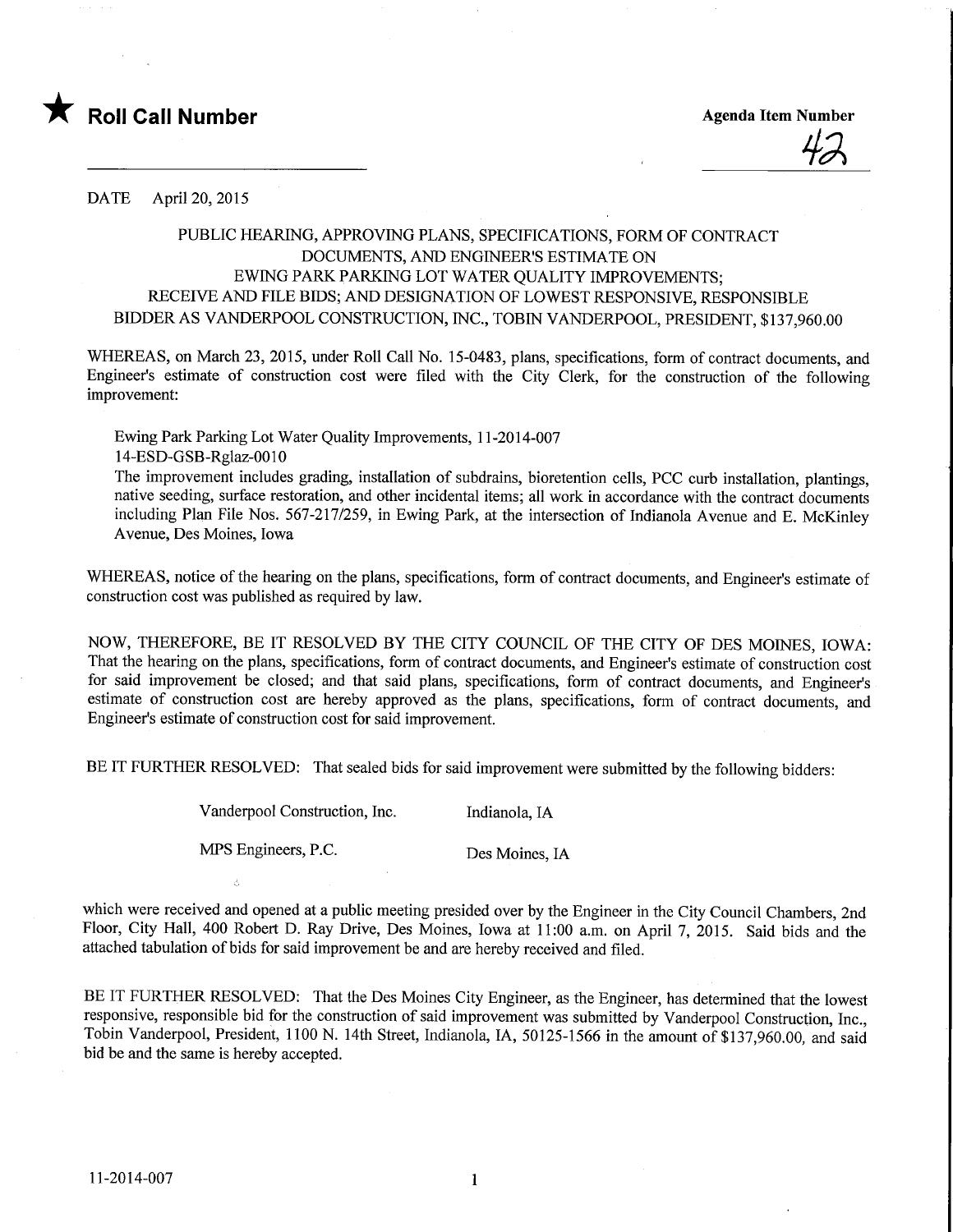

**Agenda Item Number** 

DATE April 20, 2015

BE IT FURTHER RESOLVED: That the bid security of the unsuccessful bidders be and is hereby authorized and directed to be returned.

BE IT FURTHER RESOLVED: That the Engineer is hereby directed to secure execution by the lowest responsible, responsive Bidder and its surety of the contract documents in the form heretofore approved by this Council; that the Engineer is directed to thereafter present said contract documents to this Council for approval and authorization to the Mayor to sign; and that no contract shall be deemed to exist between the City of Des Moines and said Bidder until said contract has been executed by the Bidder, and shall have been approved by this Council and executed by the Mayor and attested to by the City Clerk.

BE IT FURTHER RESOLVED: That the City Council hereby authorizes the necessary road closures for the Project.

(City Council Communication Number  $\mathcal{\mathcal{F}}$ -19 $\omega$  attached.)

Moved by to adopt.

FORM APPROVED: THE RESERVED OF THE RESERVED OF THE RESERVED OF THE RESERVED OF THE RESERVED OF THE RESERVED OF THE RESERVED OF THE RESERVED OF THE RESERVED OF THE RESERVED OF THE RESERVED OF THE RESERVED OF THE RESERVED OF

Kathleen Vanderpool Deputy City Attorney

 $1/k$ 

Daniel E. Ritter Des Moines Finance Director

Funding Source: 2015-2016 CIP, Page Park - 16, Urban Conservation Projects, PK167, Being: \$68,980 in IDNR Lake Restoration funding for 50% of eligible construction costs (Max \$82,500) under agreement 14-ESD-GSB-Rglaz-OOlO, and the remaining \$68,980 in G.O. Bonds, PK167

| <b>COUNCIL ACTION</b> | <b>YEAS</b> | <b>NAYS</b> | <b>PASS</b> | <b>ABSENT</b>   |
|-----------------------|-------------|-------------|-------------|-----------------|
| <b>COWNIE</b>         |             |             |             |                 |
| <b>COLEMAN</b>        |             |             |             |                 |
| <b>GATTO</b>          |             |             |             |                 |
| <b>GRAY</b>           |             |             |             |                 |
| <b>HENSLEY</b>        |             |             |             |                 |
| <b>MAHAFFEY</b>       |             |             |             |                 |
| <b>MOORE</b>          |             |             |             |                 |
| <b>TOTAL</b>          |             |             |             |                 |
| <b>MOTION CARRIED</b> |             |             |             | <b>APPROVED</b> |
|                       |             |             |             |                 |
|                       |             |             |             |                 |
|                       |             |             |             |                 |

I, Diane Rauh, City Clerk of said City Council, hereby certify that at a meeting of the City Council, held on the above date, among other proceedings the above was adopted.

IN WITNESS WHEREOF, I have hereunto set my hand and affixed my seal the day and year first above written.